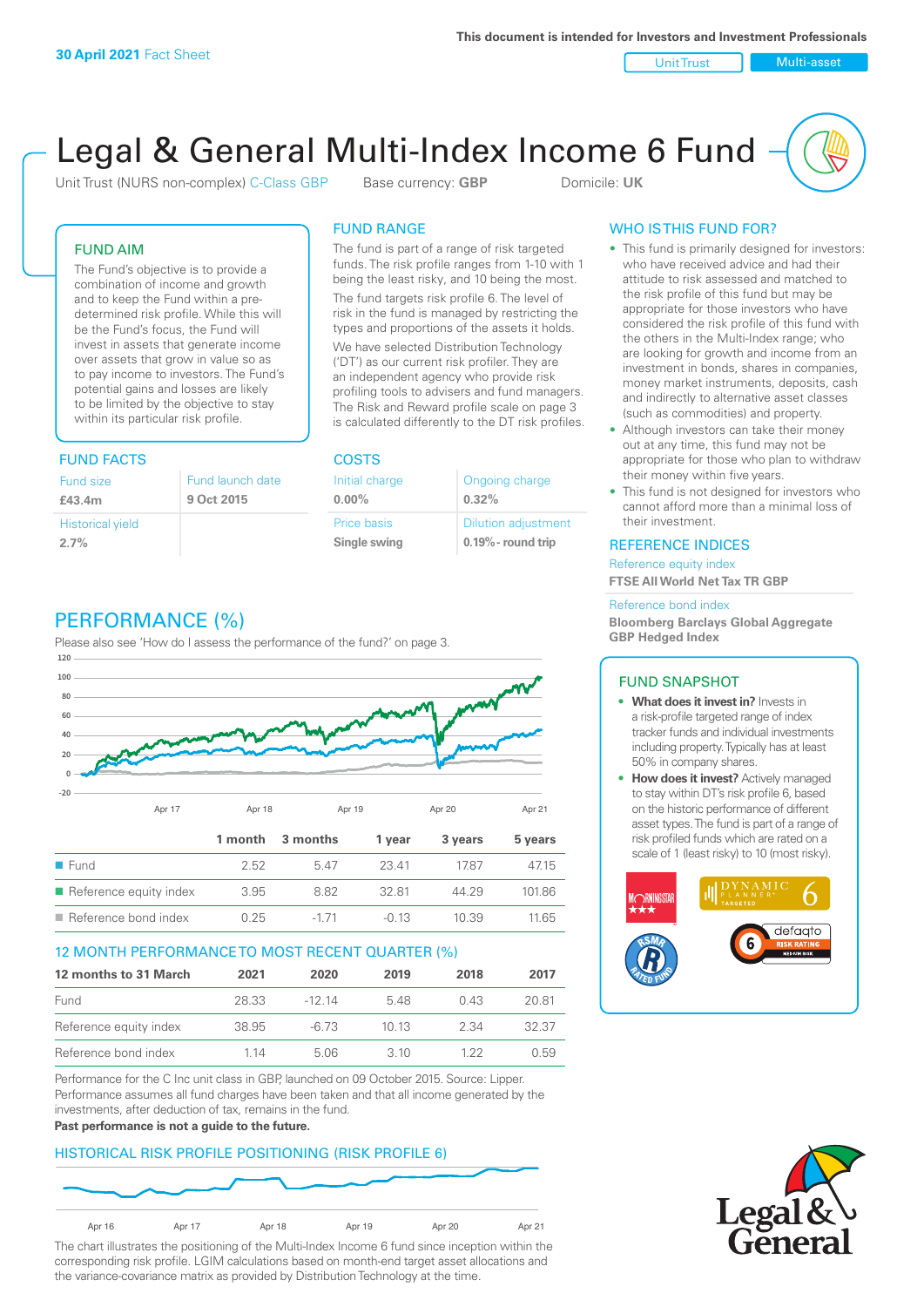# Legal & General Multi-Index Income 6 Fund

Unit Trust (NURS non-complex) C-Class GBP

# PORTFOLIO BREAKDOWN

All data source LGIM unless otherwise stated. Totals may not sum due to rounding.





# FUND MANAGERS

The fund managers have responsibility for managing the multi-index fund range. They are part of the Multi-Asset Funds (MAF) team in LGIM. This team focuses on designing and managing multi-asset funds that are tailored to match the specific objectives of various client types. The team sits within a wider Asset Allocation team which combines both depth of experience with a broad range of expertise from different fields, including fund management, investment consulting and risk management roles.

# TOP 10 HOLDINGS (%)

| L&G Quality Equity Dividends ESG Exclusions UK ETF               | 20.0 |
|------------------------------------------------------------------|------|
| L&G Quality Equity Dividends ESG Exclusions Europe ex UK ETF     | 8.0  |
| L&G US Index Trust                                               | 7.5  |
| L&G Quality Equity Dividends ESG Exclusions Asia ex Japan ETF    | 7.0  |
| <b>L&amp;G UK Index Trust</b>                                    | 7.0  |
| L&G High Income Trust                                            | 6.5  |
| L&G Global Emerging Markets Index Fund                           | 6.0  |
| L&G Emerging Markets Government Bond (Local Currency) Index Fund | 6.0  |
| L&G Emerging Markets Government Bond (US\$) Index Fund           | 5.0  |
| Global REITs Index Trust                                         | 4.0  |